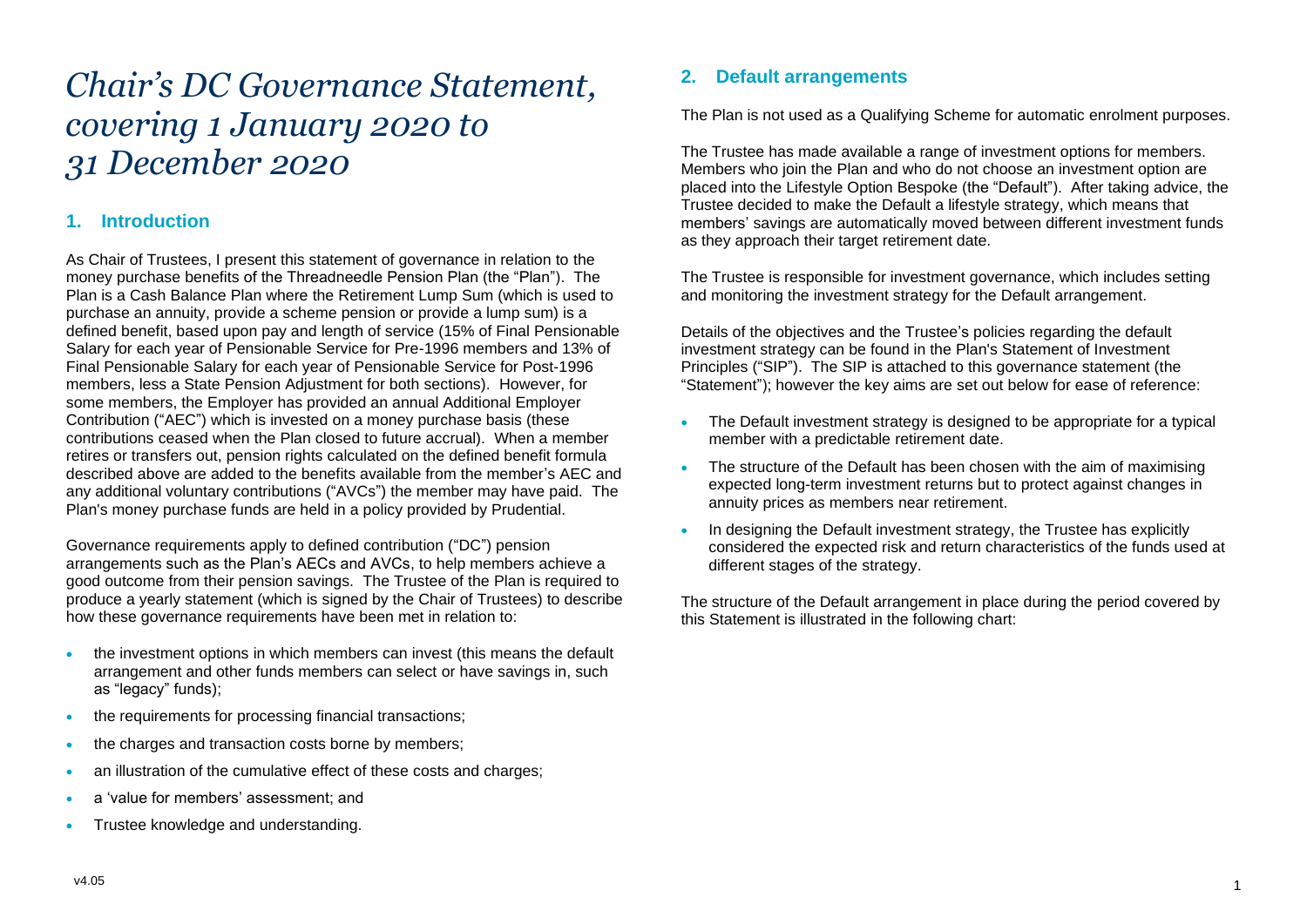



During the period covered by this Statement, Prudential (the Plan's DC administrator) announced its intention to remove five Threadneedle funds from the range available to members in January 2021, including the Threadneedle Adventurous Pathway Fund. In conjunction with its investment advisers, the Trustee reviewed a range of alternative funds and agreed to replace the fund with the Prudential Dynamic Global Equity Passive Fund, which has a similar asset allocation and lower member-borne charges. This change came into effect after the end of the period covered by this Statement.

The Trustee will formally review the Default arrangement at least every three years, or immediately following any significant change in investment policy or the Plan's member profile. The last such review of the Default was carried out on 23 July 2019, and the next review is intended to take place later in 2021.

The Trustee reviews the performance of all investment options (including the Default) on a quarterly basis. This review includes an analysis of fund performance to check that the risk and return levels meet expectations. Performance is reviewed against benchmarks set by the investment managers. The Trustee's reviews that took place during the Plan year concluded that the Default arrangement was performing broadly as expected.

# **3. Requirements for processing core financial transactions**

The processing of core financial transactions is carried out by the DC administrator of the Plan, Prudential. Core financial transactions include (but are not limited to): the investment of contributions, processing of transfers in and out of the Plan, transfers of assets between different investments within the Plan, and payments to members/beneficiaries.

The Plan has a Service Level Agreement ("SLA") in place with Prudential which covers the accuracy and timeliness of all core financial transactions. In 2020, Prudential carried out a number of core transactions outside of the timescales agreed in the SLA. This was due largely to the unprecedented operational difficulties caused by the Covid-19 pandemic. The Trustee has received assurance from Prudential that there are adequate internal controls to ensure that core financial transactions for the Plan are processed promptly and accurately going forwards.

During the period covered by this Statement, the Plan's SLA moved from a 'transactional' agreement to an 'End to End' agreement which measures the time from the first to the last point of contact for each member. The target timescales for completion of different work types (under the old and new SLAs), and the key processes adopted by the administrator to help it meet the SLA are as follows:

| <b>Transactional Service Level Agreement (Q1-Q3 2020)</b> |   |  |  |  |  |  |
|-----------------------------------------------------------|---|--|--|--|--|--|
| <b>Core financial transaction</b><br>No. of working days  |   |  |  |  |  |  |
| Allocation of contributions                               | 5 |  |  |  |  |  |
| Transfers in                                              | 5 |  |  |  |  |  |
| Transfers out                                             | 5 |  |  |  |  |  |
| Fund switches                                             | 5 |  |  |  |  |  |
| Payment of retirement and death benefits                  | 5 |  |  |  |  |  |

#### **End to End customer journey performance targets (Q4 2020)**

| <b>Task</b>         | <b>Upper Target Days</b><br>$= 75\%$ of cases<br>completed | <b>Lower Target Days</b><br>$= 95\%$ of cases<br>completed | <b>Tail Target Days =</b><br>no more than 1% of<br>cases completed<br>beyond |
|---------------------|------------------------------------------------------------|------------------------------------------------------------|------------------------------------------------------------------------------|
| <b>Bereavements</b> | 29                                                         | <77                                                        | >154                                                                         |
| Claims              | ~10                                                        | 22                                                         | >43                                                                          |
| New business        | -8                                                         | $25$                                                       | >43                                                                          |
| Servicing           | -8                                                         | 20 <sub>20</sub>                                           | >154                                                                         |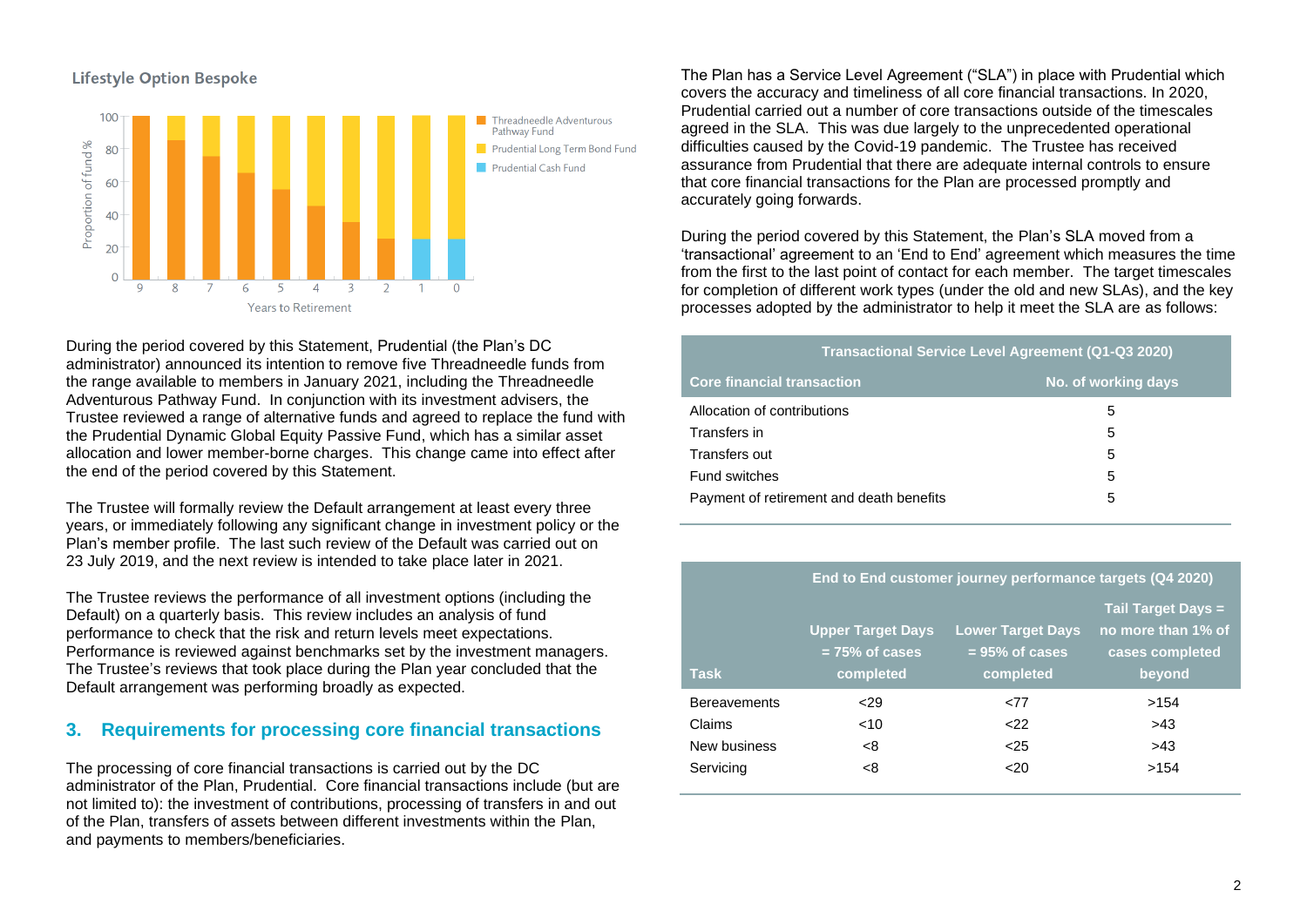Prudential monitors its performance against service level targets closely and adopts a number of measures to help ensure core financial transactions are processed in a timely and accurate manner. These include:

- A dedicated contribution processing team,
- A central financial control team separate from the main administration team,
- Peer checking and authorisation of payments,
- Daily monitoring of bank accounts,
- Daily checking and reconciliation of member unit holdings.

To help the Trustee monitor whether service levels are being met, the Trustee receives quarterly reports about Prudential's performance and compliance with the SLA. Any issues identified by the Trustee as part of its review processes would be raised with Prudential immediately, and steps would be taken to resolve the issues.

During the first three quarters of the period covered by this statement, Prudential completed 15 core financial transactions outside of the transactional SLA. The Trustee considers this reasonable in the context of the difficult working environment during the Covid-19 pandemic, noting that 10 of these transactions took place during Q2 2020 (ie during the first national lockdown). Prudential was also undertaking a migration to a new platform during this period. In the final quarter, Prudential completed one transaction in the Tail Target Period (out of 19 total transactions). The Trustee will continue to monitor Prudential's performance against the End to End SLA over longer-term periods.

Based on its review processes, the Trustee is satisfied that over the period covered by this Statement:

- Prudential was operating appropriate procedures, checks and controls, and operating within the agreed SLA as far as reasonably practicable in the context of the Covid-19 pandemic;
- there have been no material administration issues in relation to processing core financial transactions; and
- core financial transactions on the whole have been processed promptly and accurately to an acceptable level during the Plan year.

# **4. Member-borne charges and transaction costs**

The Trustee is required to set out the on-going charges incurred by members over the period covered by this Statement, which are annual fund management charges plus additional fund expenses, such as custody costs, but excluding transaction costs; this is also known as the total expense ratio ("TER"). The TER is paid by the members and is reflected in the unit price of the funds.

The Trustee is also required to separately disclose transaction cost figures. In the context of this Statement, the transaction costs shown are those incurred when the Plan's fund managers buy and sell assets within investment funds, but are exclusive of any costs incurred when members invest in and switch between funds. The transaction costs are borne by members.

The charges and transaction costs have been supplied by Prudential, the Plan's DC platform provider and administrator. The TER figures shown include the annual management charge (which applied over the Plan year) and a small 'further costs' component, which is an indicative figure provided by Prudential. With the exception of the Threadneedle Property Fund, the transaction costs given are over the 12 months to 30 September 2020, as figures to 31 December 2020 were unavailable at the time of producing this Statement. The transaction costs for the Threadneedle Property Fund are over the 12 months to 31 December 2019, as Prudential was unable to provide more up-to-date figures for this fund.

When preparing this section of the Statement, the Trustee has taken account of the relevant statutory guidance. Due to the way in which transaction costs have been calculated it is possible for figures to be negative; since transaction costs are unlikely to be negative over the long term the Trustee has shown any negative figure as zero.

The DC funds are not subject to the charge cap of 0.75% pa as these policies are not being used to satisfy the employer's automatic enrolment duties for members.

## **Default arrangement**

The Default arrangement is the Lifestyle Bespoke Option. The Default has been set up as a lifestyle approach, which means that members' savings are automatically moved between different investment funds as they approach their target retirement date. This means that the level of charges and transaction costs will vary depending on how close members are to their target retirement age and in which funds they are invested.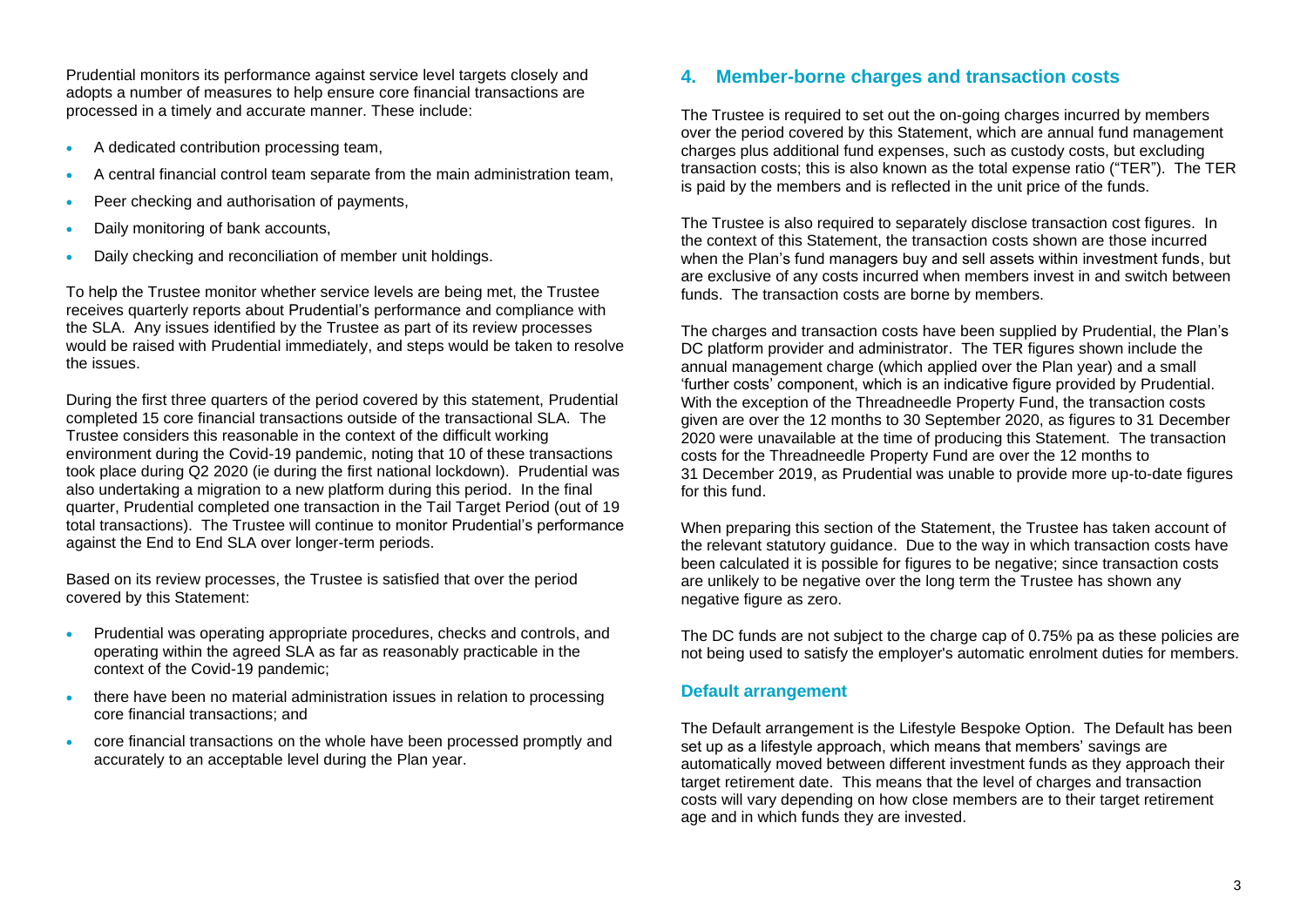Annualised charges and transaction costs are set out in the following table.

|  |  |  | <b>Default charges and transaction costs</b> |  |
|--|--|--|----------------------------------------------|--|
|--|--|--|----------------------------------------------|--|

| Years to target retirement date | <b>TER</b> | <b>Transaction costs</b> |
|---------------------------------|------------|--------------------------|
| 10 or more years to retirement  | 0.78%      | 0.23%                    |
| 9 years to retirement           | 0.78%      | 0.23%                    |
| 8 years to retirement           | 0.76%      | 0.22%                    |
| 7 years to retirement           | 0.75%      | 0.21%                    |
| 6 years to retirement           | 0.74%      | 0.20%                    |
| 5 years to retirement           | 0.73%      | 0.19%                    |
| 4 years to retirement           | 0.71%      | 0.19%                    |
| 3 years to retirement           | 0.70%      | 0.18%                    |
| 2 years to retirement           | 0.69%      | 0.17%                    |
| 1 year to retirement            | 0.63%      | 0.11%                    |
| At retirement                   | 0.63%      | 0.11%                    |

## **Self-select options**

The level of charges and transaction costs for each self-select fund (including those used in the Default) are set out in the following table. The underlying funds used within the Default are shown in **bold**.

## **Self-select fund charges and transaction costs**

| <b>Fund name</b>                               | <b>TER</b> | <b>Transaction costs</b> |
|------------------------------------------------|------------|--------------------------|
| <b>Prudential All Stocks Corporate Bond</b>    | 0.76%      | 0.08%                    |
| <b>Prudential Cash</b>                         | 0.55%      | $0.00\%$                 |
| <b>Prudential Discretionary</b>                | 0.78%      | 0.17%                    |
| <b>Prudential Long-Term Bond</b>               | 0.66%      | 0.15%                    |
| <b>Prudential Long-Term Gilt Passive</b>       | 0.66%      | $0.00\%$                 |
| Prudential Long-Term Growth Passive            | 0.68%      | 0.05%                    |
| <b>Prudential North America Equity Passive</b> | 0.66%      | $0.00\%$                 |
| <b>Prudential UK Equity Passive</b>            | 0.66%      | 0.07%                    |
| Prudential With Profits*                       | 0.98%      | 0.11%                    |
| <b>Threadneedle Adventurous Pathway</b>        | 0.78%      | 0.23%                    |
| Threadneedle Balanced Pathway                  | 0.79%      | 0.26%                    |

| <b>Fund name</b>                  | TER   | <b>Transaction costs</b> |
|-----------------------------------|-------|--------------------------|
| Threadneedle Cautious Pathway     | 0.81% | 0.21%                    |
| Threadneedle European Equity      | 0.81% | 0.83%                    |
| <b>Threadneedle Property</b>      | 2.32% | $0.11\%$                 |
| Threadneedle UK Equity High Alpha | 0.85% | 0.17%                    |

\*The charges on the With Profits Fund are not explicit; instead, they are taken into account when the bonus on the Fund is declared. Prudential currently estimates the AMC on the With Profits Fund is 0.8% assuming investment returns on the underlying assets are 5% pa, and Prudential estimates that the further costs on this Fund are 0.18% pa.

## **Illustration of charges and transaction costs**

The following illustrations have been prepared having regard to statutory guidance, selecting suitable representative members, and are based on a number of assumptions about the future. We have taken account of the fact that the Plan has now closed to future accrual. Members should be aware that such assumptions may or may not hold true, so the illustrations do not promise what could happen in the future and fund values are not guaranteed. Furthermore, because the illustrations are based on typical members of the Plan they are not a substitute for the individual and personalised illustrations which are provided to members in their annual benefit statements.

In order to help members understand the impact that costs and charges can have on their retirement savings, the Trustee has decided to illustrate the following example members:

- Example member 1: the youngest member (aged 37) with a retirement age of 65, a current fund value of £3,500.
- Example member 2: the average member (aged 51) with a retirement age of 65, a current fund value of £14,800 (the average pot size of members at the median age of 51).

To show the impact of different levels of charges and investment returns, illustrations have been produced to demonstrate the effect of costs and charges on the following funds available through the DC arrangements: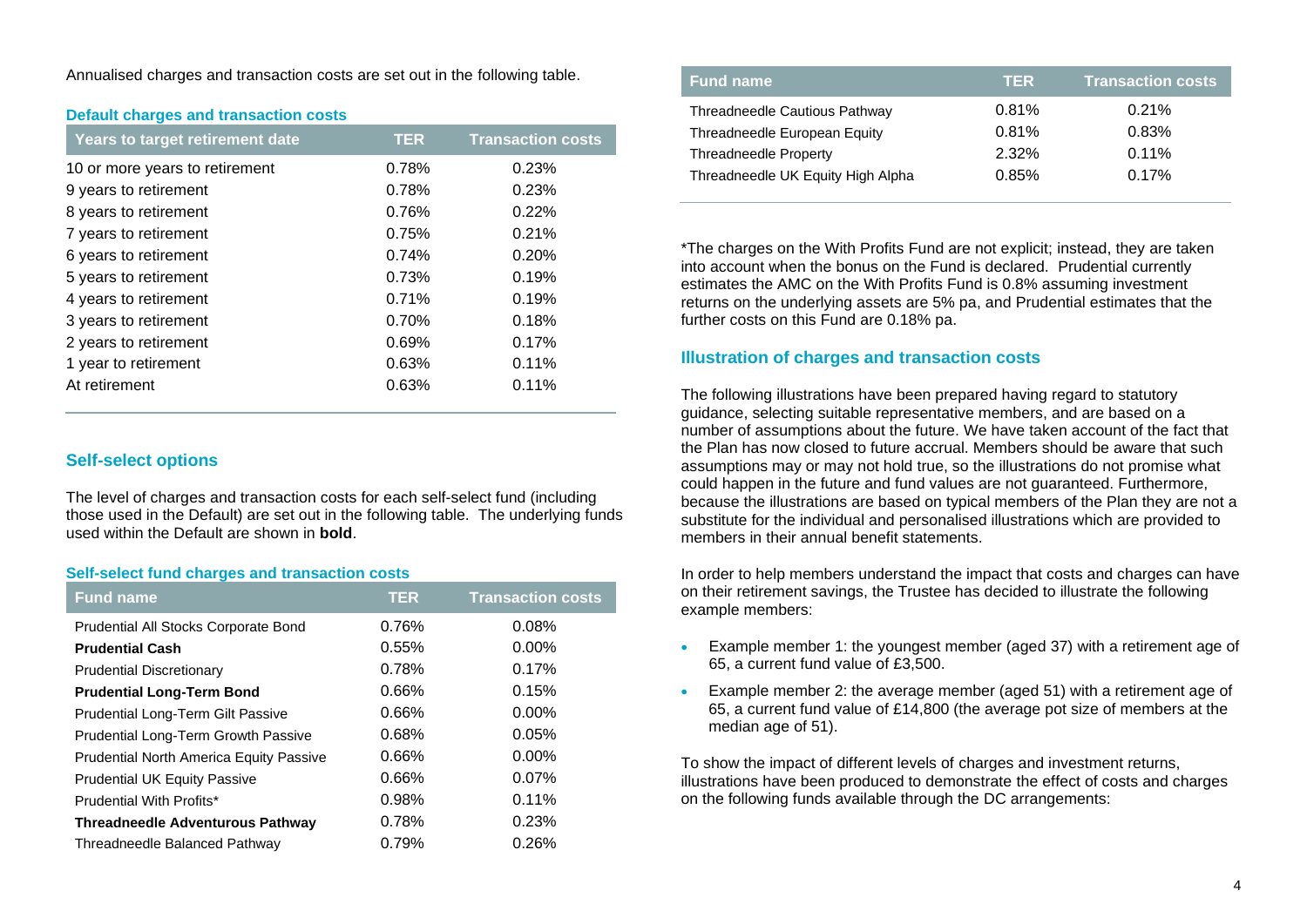- The default investment strategy, the Lifestyle Option Bespoke, which is also the most popular investment option amongst members.
- The Prudential North American Equity Passive Fund: this fund (as well as the Threadneedle European Equity Fund) has the highest assumed investment growth rate.
- The Threadneedle Property Fund: this fund has the highest charges.
- The Prudential Cash Fund: this fund has the lowest charges, and the lowest assumed investment growth rate.

## **Youngest Member Illustration**

#### Projected pension pot in today's money

|                          | <b>Default option</b>  |                | <b>Prudential North</b><br><b>American Equity</b><br>Passive (highest return) |                | <b>Threadneedle Property</b><br>(highest charges) |                | <b>Prudential Cash (lowest)</b><br>growth, lowest cost) |                |
|--------------------------|------------------------|----------------|-------------------------------------------------------------------------------|----------------|---------------------------------------------------|----------------|---------------------------------------------------------|----------------|
| <b>Years</b><br>invested | <b>Before</b><br>costs | After<br>costs | <b>Before</b><br>costs                                                        | After<br>costs | <b>Before</b><br>costs                            | After<br>costs | <b>Before</b><br>costs                                  | After<br>costs |
| 1                        | £3,600                 | £3,600         | £3,600                                                                        | £3,600         | £3,600                                            | £3,500         | £3,400                                                  | £3,400         |
| 3                        | £3,800                 | £3.700         | £3,800                                                                        | £3.700         | £3,700                                            | £3,400         | £3,300                                                  | £3,200         |
| 5                        | £4.000                 | £3.800         | £4.000                                                                        | £3.900         | £3,800                                            | £3,400         | £3,100                                                  | £3,000         |
| 10                       | £4.700                 | £4.200         | £4.700                                                                        | £4,300         | £4.100                                            | £3,300         | £2,800                                                  | £2,600         |
| 15                       | £5.400                 | £4.600         | £5.400                                                                        | £4.800         | £4.500                                            | £3.100         | £2.500                                                  | £2,300         |
| 20                       | £6,200                 | £5.100         | £6,200                                                                        | £5.400         | £4.900                                            | £3,000         | £2,200                                                  | £2,000         |
| 25                       | £6,800                 | £5.300         | £7.200                                                                        | £6,000         | £5.300                                            | £2.900         | £2.000                                                  | £1,700         |
| 28                       | £6,700                 | £5,100         | £7,800                                                                        | £6,400         | £5,600                                            | £2,900         | £1,800                                                  | £1,600         |

## **Average Member Illustration**

#### **Projected pension pot in today's money**

|          | <b>Default option</b> |              | <b>Prudential North American</b><br><b>Equity Passive (highest)</b><br>return) |              | <b>Threadneedle Property</b><br>(highest charges) |              | <b>Prudential Cash (lowest)</b><br>growth, lowest cost) |              |
|----------|-----------------------|--------------|--------------------------------------------------------------------------------|--------------|---------------------------------------------------|--------------|---------------------------------------------------------|--------------|
| Years    | <b>Before</b>         | <b>After</b> | <b>Before</b>                                                                  | <b>After</b> | <b>Before</b>                                     | <b>After</b> | <b>Before</b>                                           | <b>After</b> |
| invested | costs                 | costs        | costs                                                                          | costs        | costs                                             | costs        | costs                                                   | costs        |
| 1        | £15,200               | £15,100      | £15,200                                                                        | £15,100      | £15.100                                           | £14,700      | £14.500                                                 | £14,400      |
| 3        | £16,100               | £15,700      | £16,100                                                                        | £15,800      | £15,600                                           | £14,500      | £13,800                                                 | £13,600      |
| 5        | £17,100               | £16,300      | £17,100                                                                        | £16,500      | £16,100                                           | £14,300      | £13,200                                                 | £12,800      |
| 10       | £18,600               | £16.900      | £19,700                                                                        | £18,400      | £17,500                                           | £13,800      | £11,700                                                 | £11,100      |
| 14       | £18,200               | £16,000      | £22,100                                                                        | £20,000      | £18,700                                           | £13,400      | £10,700                                                 | £9,900       |

#### **Notes**

• Values shown are estimates and are not guaranteed. The illustration does not indicate the likely variance and volatility in the possible outcomes from

each fund. The numbers shown in the illustration are rounded to the nearest £100 for simplicity.

- Projected pension pot values are shown in today's terms, and do not need to be reduced further for the effect of future inflation.
- Inflation is assumed to be 2.8% pa, in line with the central CPI inflation assumption of LCP, the Plan's investment adviser, as at 31 December 2020.
- No allowance for active management outperformance has been made.
- The assumed growth rates are based on LCP's central asset class return assumptions and costs and charges are based on those provided by Prudential. The illustrations use the average transaction costs over the last two years in line with statutory guidance to reduce the level of volatility in charges, and a floor of 0% p.a. has been used for the transaction costs if these were negative so as not to potentially understate the effect of charges on fund values over time. These assumptions are summarised in the table below:

| <b>Investment option</b>                                                           | Growth rate (gross of fees)                                                                            | <b>Costs and charges</b>                                                 |
|------------------------------------------------------------------------------------|--------------------------------------------------------------------------------------------------------|--------------------------------------------------------------------------|
| Lifestyle Option Bespoke<br>(Default)                                              | Between 1.9% pa below<br>inflation and 2.9% pa above<br>inflation (depending on term<br>to retirement) | Between 0.69% pa<br>and 1.01% pa<br>(depending on term<br>to retirement) |
| Prudential North American<br>Equity Passive Fund (highest)<br>assumed growth rate) | 2.9% pa above inflation                                                                                | $0.72%$ pa                                                               |
| Threadneedle Property Fund<br>(highest charges)                                    | 1.7% pa above inflation                                                                                | 2.43% pa                                                                 |
| <b>Prudential Cash Fund</b><br>(lowest assumed growth rate)<br>and lowest charges) | 2.3% pa below inflation                                                                                | $0.55%$ pa                                                               |

## **5. Value for members assessment**

The Trustee is required to assess every year the extent to which member borne charges and transaction costs represent good value for members and to explain that assessment. There is no legal definition of 'good value' which means that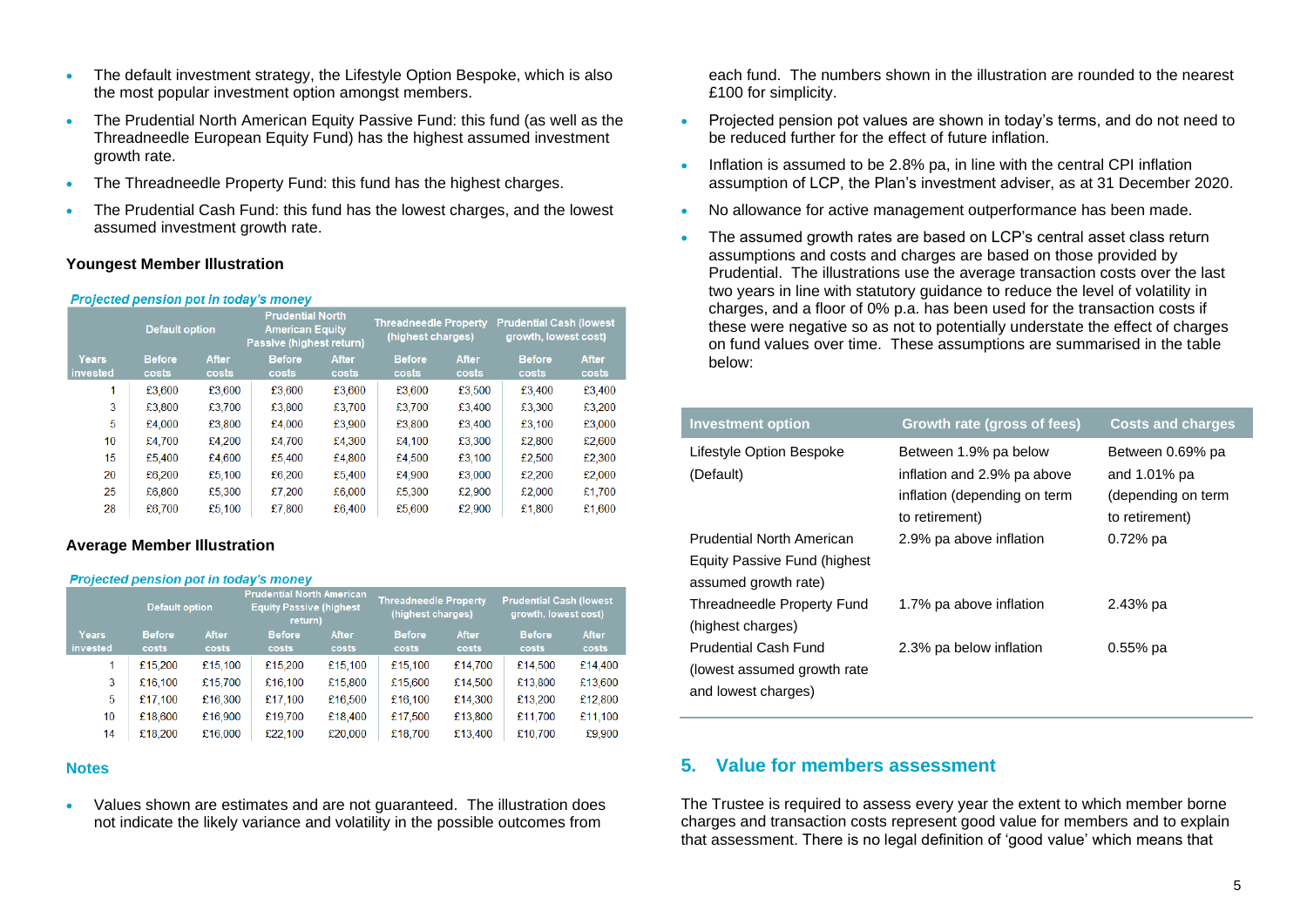determining this is subjective. The general policy of the Trustee in relation to value for member considerations is set out below.

The Trustee reviews all member-borne charges (including transaction costs where available) annually, with the aim of ensuring that members are obtaining value for money given the circumstances of the Plan. The last review took place in July 2021. The Trustee notes that value for money does not necessarily mean the lowest fee, and the overall quality of the service received has also been considered in this assessment.

The Trustee's 2021 review concluded that the Plan's members are receiving **good** value for money. In making this assessment, the Trustee reviewed the Plan against the following six criteria: member charges and transaction costs, investment (default and self-select options), administration, governance, member communications and at-retirement support. The Trustee's assessment of each of these criteria is set out below, along with the Trustee's beliefs which formed the basis of the assessment.

#### **Member charges and transaction costs**

The costs have been identified as TERs and transaction costs and are detailed in Section 4 above. Although up to date cost benchmarking data is limited for schemes not used for auto-enrolment, such as the Plan, in the Trustee's adviser's experience, the TERs paid by members are within the range typically seen for small (<£100m) schemes (albeit generally above the median for their peer group). Transaction costs can vary significantly from one year to the next depending on the extent of trades within funds; however, a high-level assessment of the transaction costs incurred by members indicates that these appear reasonable. Overall, the Trustee has assessed the level of member charges and transaction costs as being **fair**.

## **Scheme governance**

*The Trustee believes in having robust processes and structures in place to support effective management of risks and ensure members interests are protected, increasing the likelihood of good outcomes for members.*

The Trustee regularly reviews the Plan to ensure governance is of a high standard, and undertakes quarterly training on a range of issues. Overall, the Trustee has assessed the Plan's governance as being of a **good** standard.

#### **Investments**

*The Trustee believes that a well-designed investment portfolio that is subject to regular performance monitoring and assessment of suitability for the membership will make a large contribution to the delivery of good member outcomes.*

The Trustee monitors and reviews the Plan's default strategy as appropriate and takes into account the needs of members, changes in regulatory requirements, and demographics of the Plan membership. The self-select fund range is broad, appropriate to the Plan, and not duplicated. Overall, the Trustee has concluded that the Plan's range of investments are of a **good** standard.

#### **Administration**

*The Trustee believes that good administration and record keeping play a crucial role in ensuring that Plan members receive the retirement income due to them. In addition, that the type and quality of service experienced by members has a bearing on the level of member engagement.* 

The Trustee has a service level agreement in place with Prudential and Prudential reports performance against this on a quarterly basis. This enables the Trustee to monitor standards of administration on a regular basis. Overall, the Trustee is confident that the administration service is of a **fair** standard, and it will continue to monitor Prudential's performance against the service level agreement.

## **Member communications**

*The Trustee believes that effective member communications and delivery of the right support and tools helps members understand and improve their retirement outcomes.* 

Prudential and the Trustee offer a good range of tailored, clear and informative communications to members. Overall, the Trustee has assessed the Plan's member communications as being of a **good** standard.

## **At-retirement support**

*The Trustee believes it is important to have retirement processes that enable members to make informed decisions and select appropriate options at retirement.*